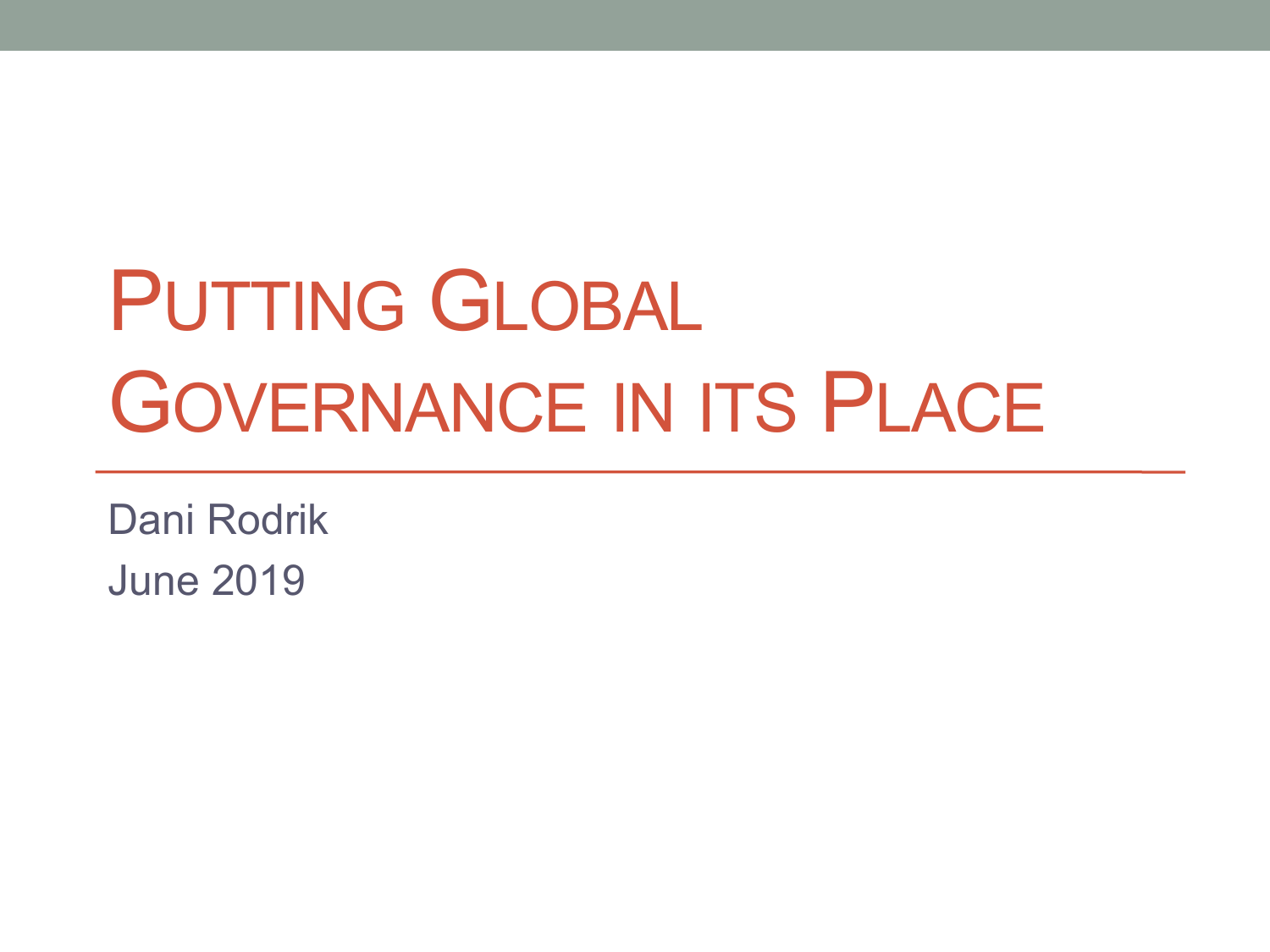#### The vernacular case for global governance

"[V]irtually every problem destabilizing the world in this plastic moment is global in nature and can be confronted only with a coalition that is global…."

-- Thomas Friedman (2019)

"What happens anywhere affects everybody—and increasingly so. So it is pretty clear that the world needs more, not less, international coordination and cooperation."

-- Nemat Shafik (2013)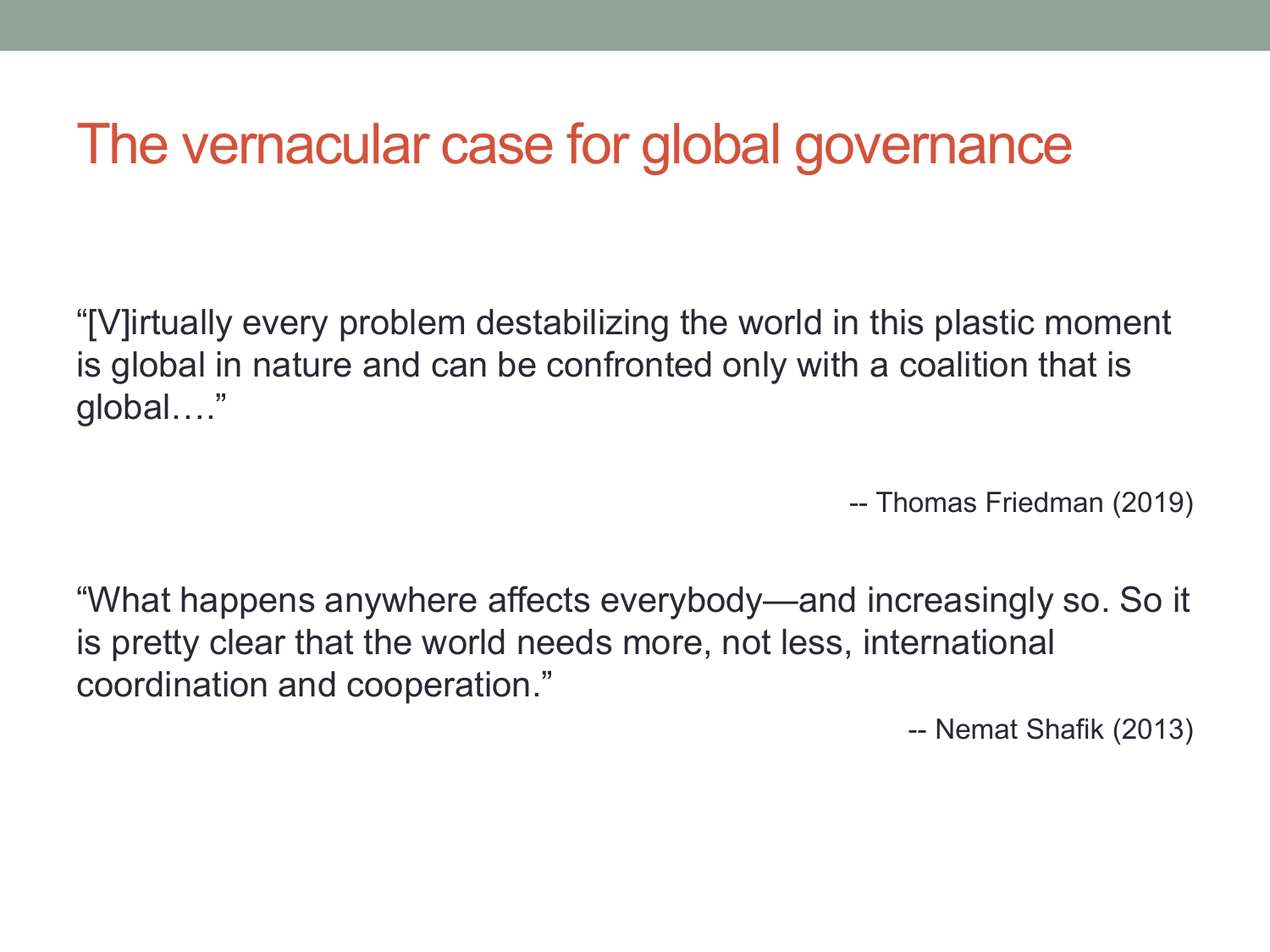### My topic today: the desirable scope of global economic governance

- Focus on economic policy
	- trade, taxation, money, finance, fiscal, regulation policy
	- not on environment, climate change, health pandemics, security, arms trade, …
- What is the dividing line between economic policies that should be governed globally versus nationally?
- Will not discuss other (generally desirable) elements of "multilateralism"
	- esp. non-discrimination (e.g., MFN, aversion to bilateralism)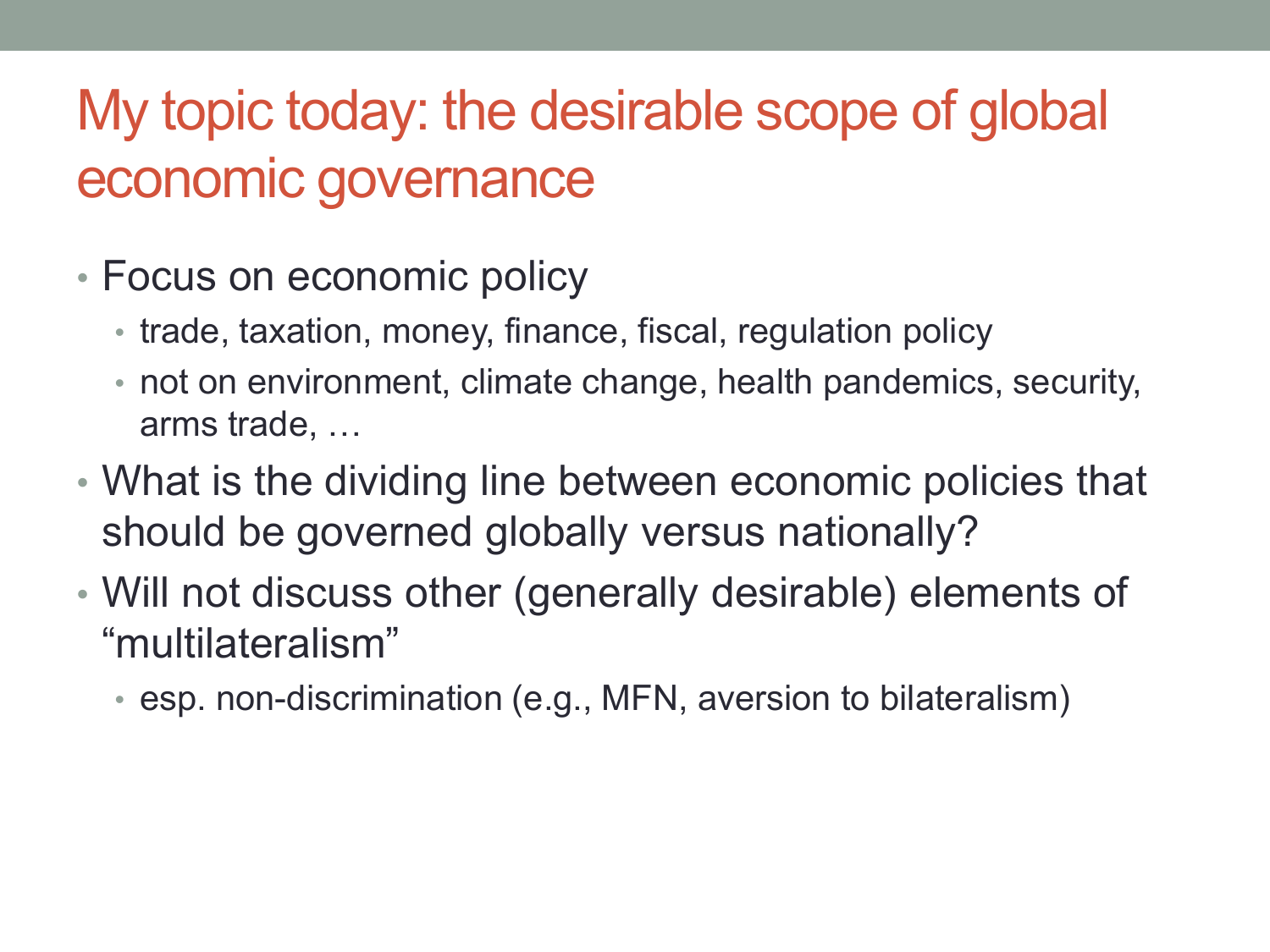## Economic interdependence  $\leftrightarrow$  spillovers  $\rightarrow$ GEG ?

Which of these should be regulated internationally?

- 1. educational policies
- 2. highway speed limits
- 3. gasoline taxes
- 4. agricultural subsidies
- 5. import tariffs on cars
- 6. tax havens

presumption of global discipline?

Principles not clear

- A. presence/magnitude of cross-border spillovers?
- B. existence of harm to other nations?
- C. objective of policy: domestic versus international?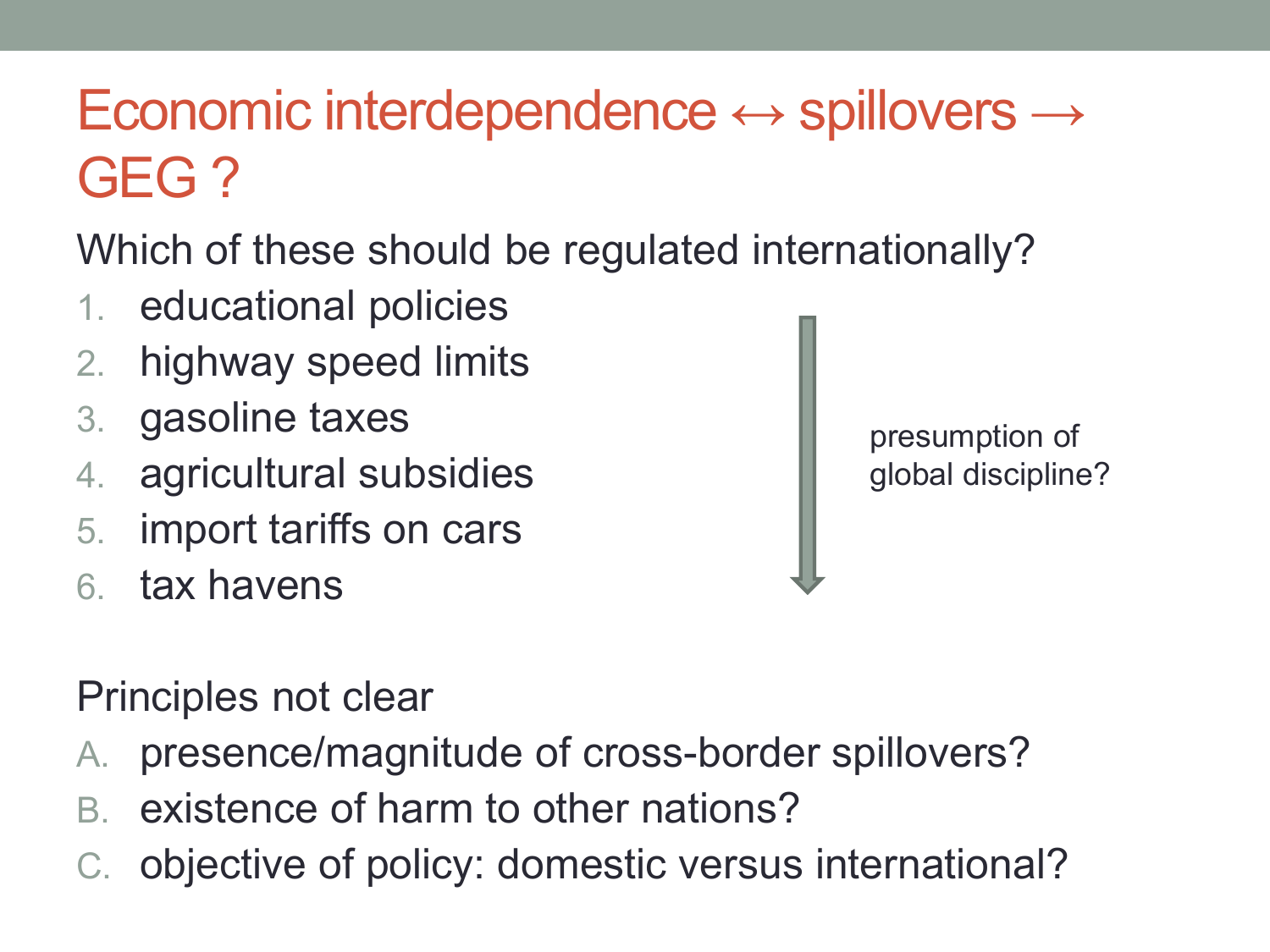### **Arguments**

- Distinguish between policy spillovers of various kinds
	- global public goods, beggar-thy-neighbor, beggar-thyself, enrichthy-neighbors
- The global economy does not have the features of a "global commons"
- And there are very few genuine beggar-thy-neighbor policies
- Most global economic failures arise from failures of national, not international governance
- Many policy domains better left to national regulation, with global oversight limited to procedural safeguards
- Distinguish between "globalization-enhancing" versus "democracy-enhancing" global rules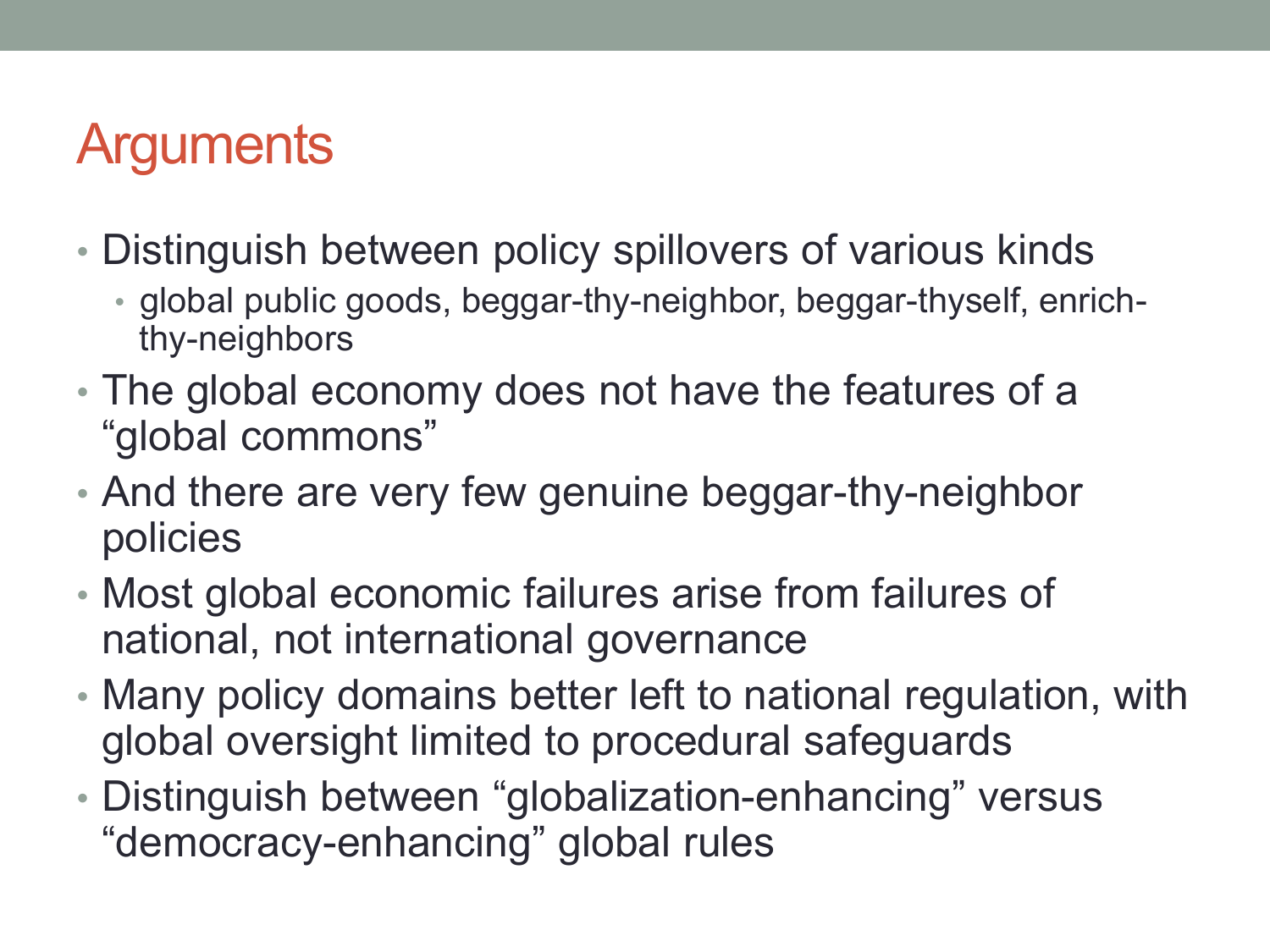#### Economic interdependence

- Countries: home (*h*) and foreign (*i*)
- Policies:  $a_h$ ,  $a_i$
- Payoffs:  $u^h = u^h(a_h, \sum_{i \neq h} a_i)$  $u^j = u^j(a_j, \sum_{i \neq j} a_i)$
- Spillovers:

$$
\frac{\partial u^h(.)}{\partial a_j} \neq 0
$$

$$
\frac{\partial u^j(.)}{\partial a_h} \neq 0
$$

- Decentralized equilibrium is inefficient
	- Pigovian subsidies (or cross-border transfers) unavailable/impractical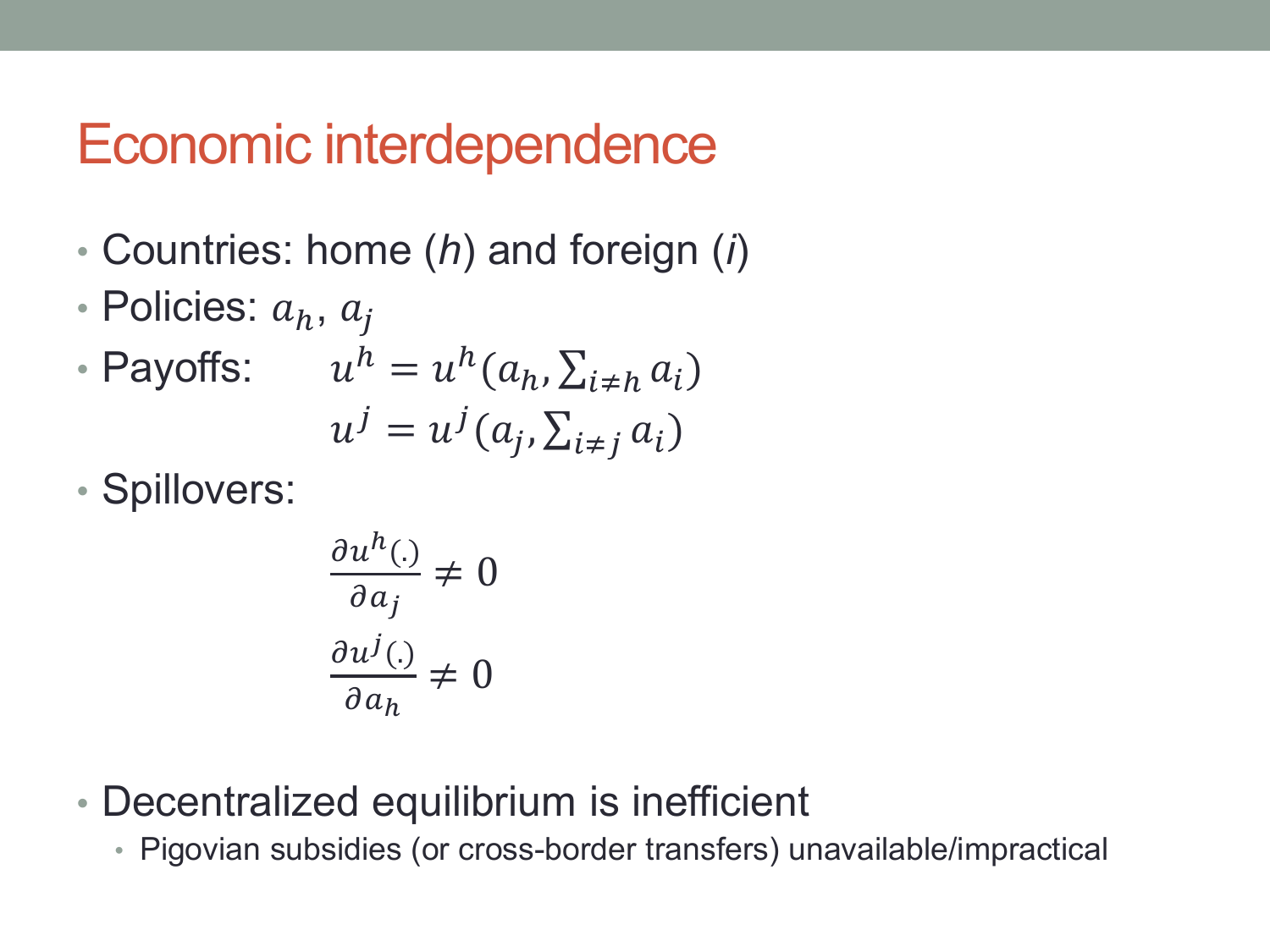#### Generic case for GEG (1): global public goods

• Cross-border spillovers through contribution to GPG, *G*

$$
uh = uh(ah, G), \t uj = uj(aj, G)
$$
  

$$
G = \sum_{i} \gamma_i a_i, \t \sum_{i} \gamma_i = 1
$$

• Incentive to contribute to *G* is trivially low for small countries:

$$
\frac{du^h(.)}{da_h} = \frac{\partial u^h(.)}{\partial a_h} + \frac{\partial u^h(.)}{\partial G} \frac{\partial G}{\partial a_h} = \frac{\partial u^h(.)}{\partial a_h} \text{ when } \gamma_h \approx 0
$$

- *G* is under-provided
- Each country could be better off under GEG than in a regime where every country acts unilaterally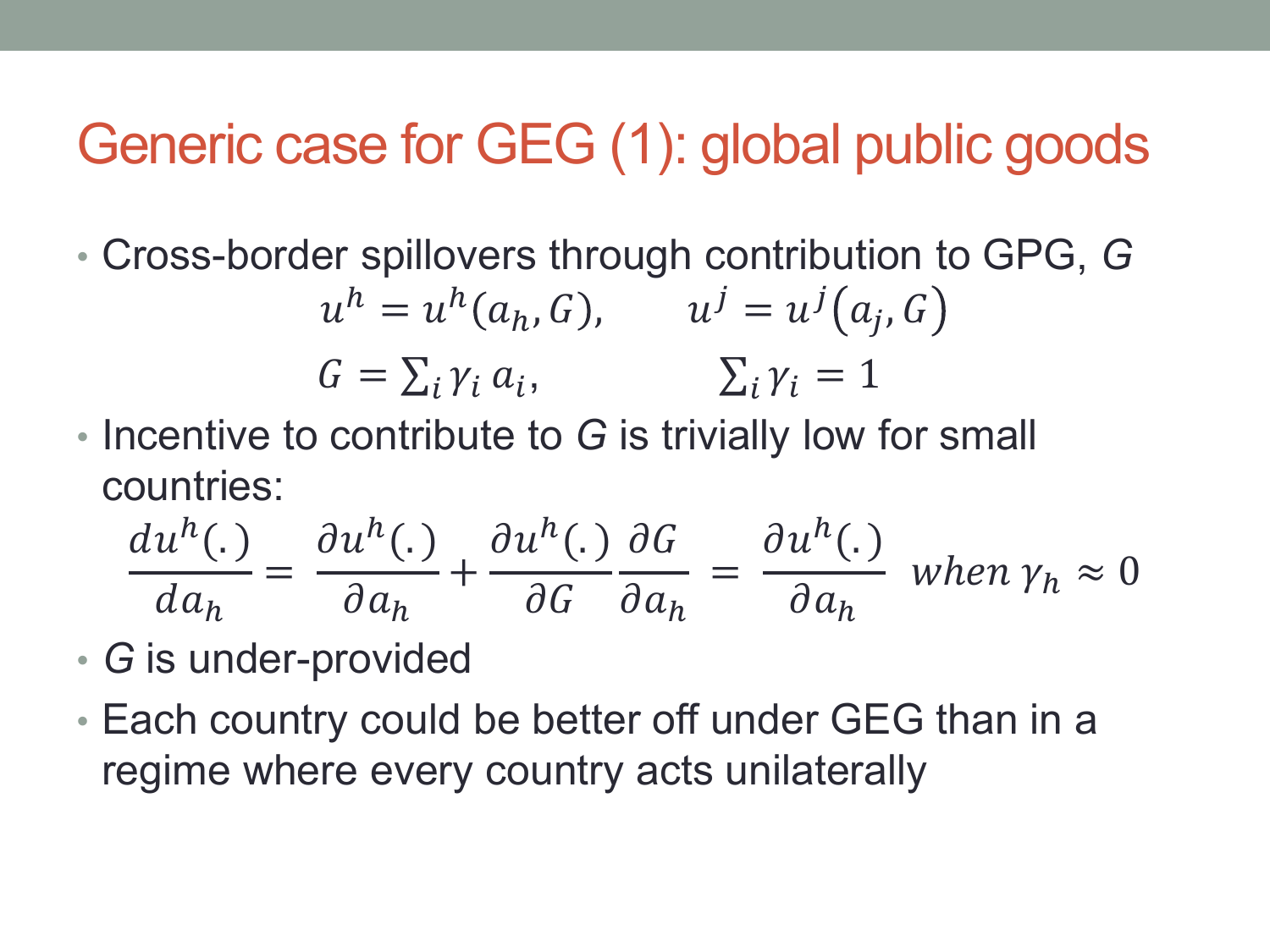### Are "good" economic policies a GPG?

• Canonical case of GPG: climate change and carbon controls

$$
\frac{du^h(.)}{da_h} = \frac{\partial u^h(.)}{\partial a_h} < 0 \to a_h \text{ minimized}
$$

- What about economic policies?
	- free trade:  $\frac{\partial u^h(.)}{\partial \alpha}$  $\partial a_h$ = 0 when tariffs/NTBs are zero (for small country)
	- prudential financial policy
	- fiscal policy
	- tax policy
	- regulations

there is little difference between what is optimal domestically or globally, unless countries can shift burden of policies on others (BTNs).

• Standard economic policies are not GPGs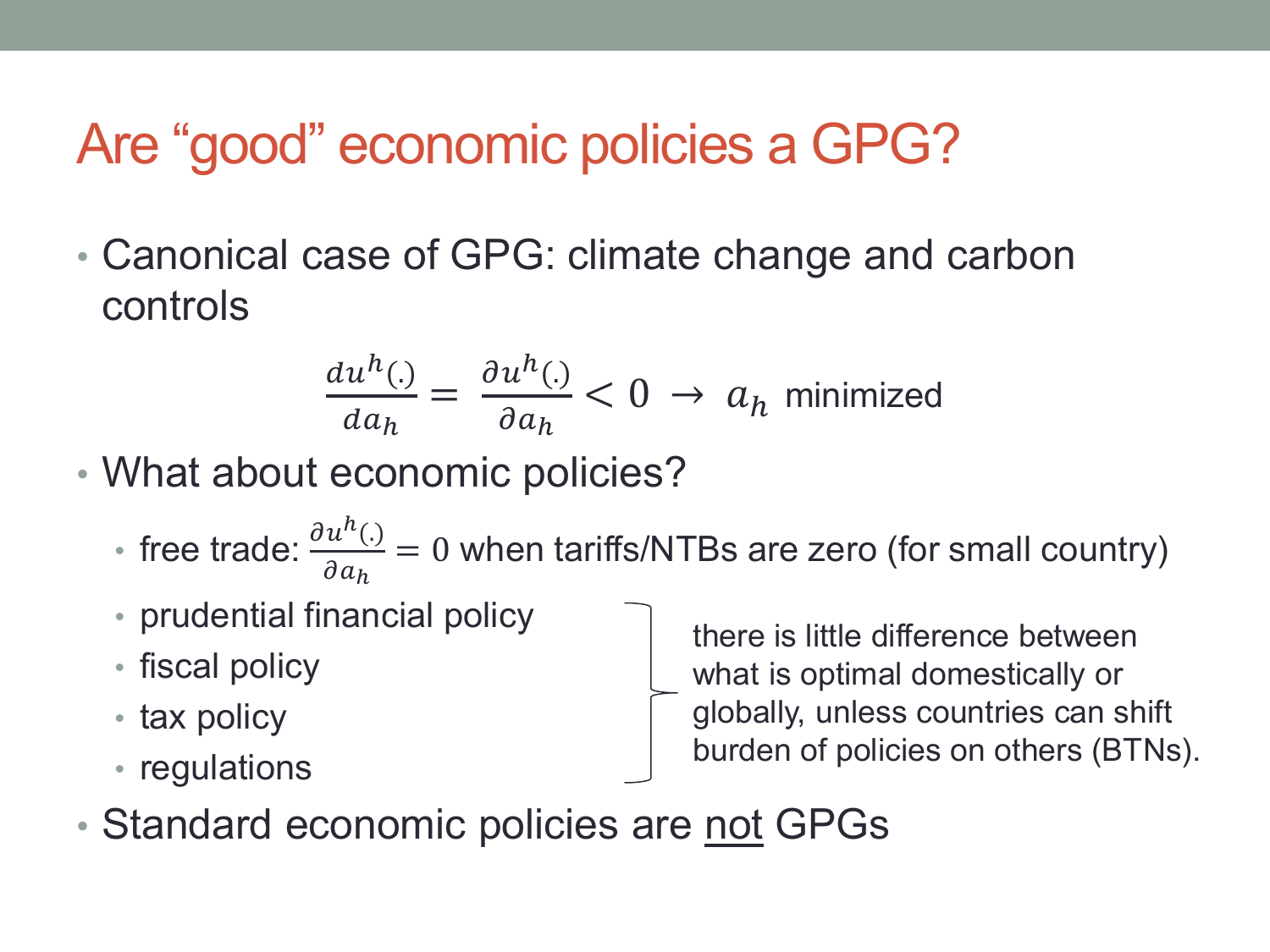### Generic case for GEG (2): beggar-thy-neighbor

- BTNs: policies that provide benefits at home only to the extent they impose cost on foreign countries
- A two-country example (*h, f*)  $u^h = w^h(a_h) + T(a_h - a_f)$  $f()$   $\pi$

$$
uv = w' (a_f) - I (a_h - a_f)
$$
  

$$
FOC: \frac{du^h(.)}{da_h} = \frac{\partial w^h(.)}{\partial a_h} + \frac{\partial T(.)}{\partial a_h} = 0
$$

…

 $a<sub>h</sub>$ 

 $w^h$ 

Examples: Optimal tariff policies; International cartels; Currency undervaluation w/unemployment; Pure tax havens;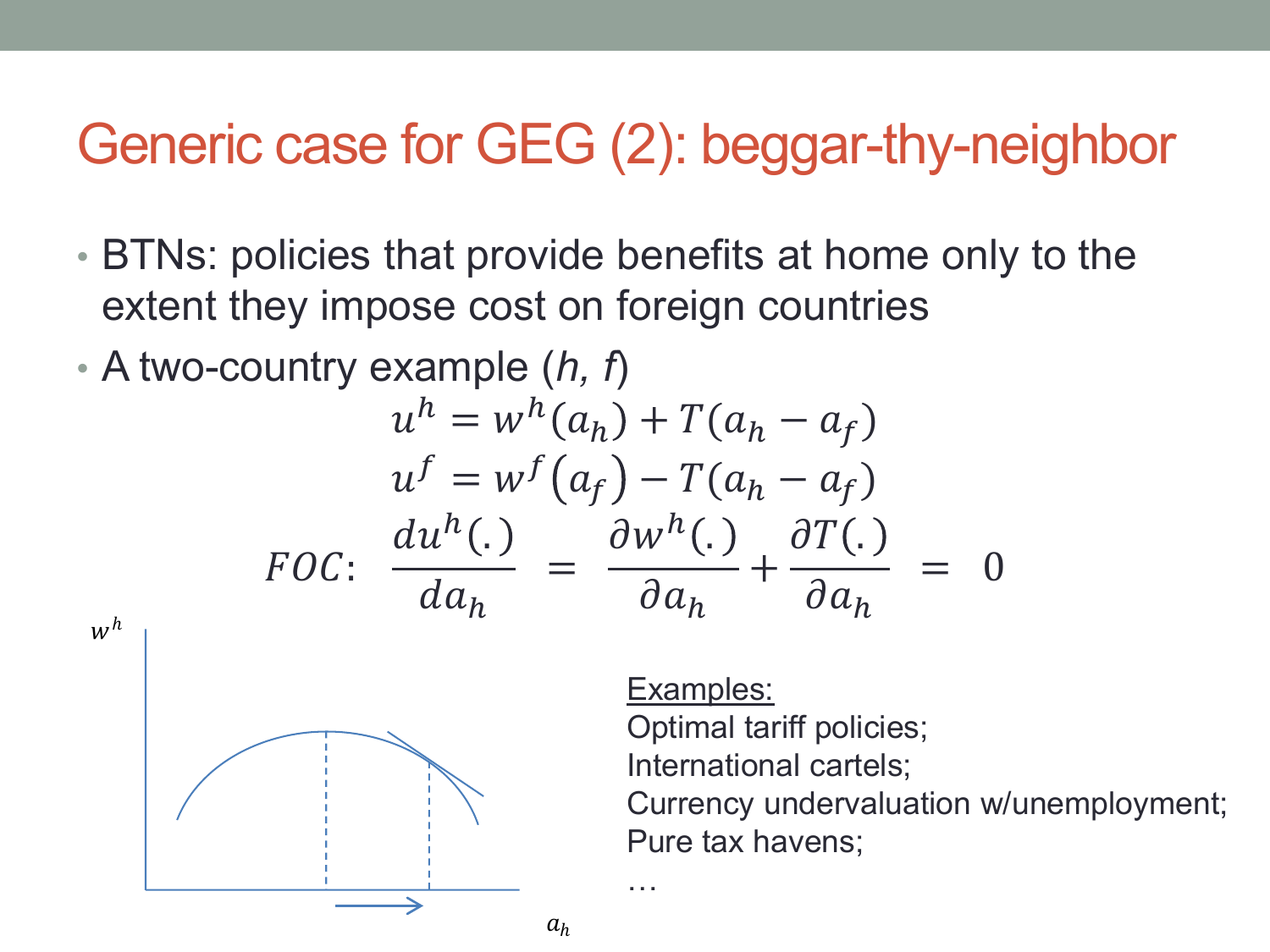### GEG with BTNs

- BTNs are negative-sum policies: they create global inefficiency
- GEG can make all countries better off (compared to decentralized, Nash equilibrium)
	- but they need not do so, in the presence of size (or other) asymmetries
	- e.g., cartels, large country facing small countries
- There is a strong presumption for GEG in the presence of true BTNs
- And very weak argument for GEG in other cases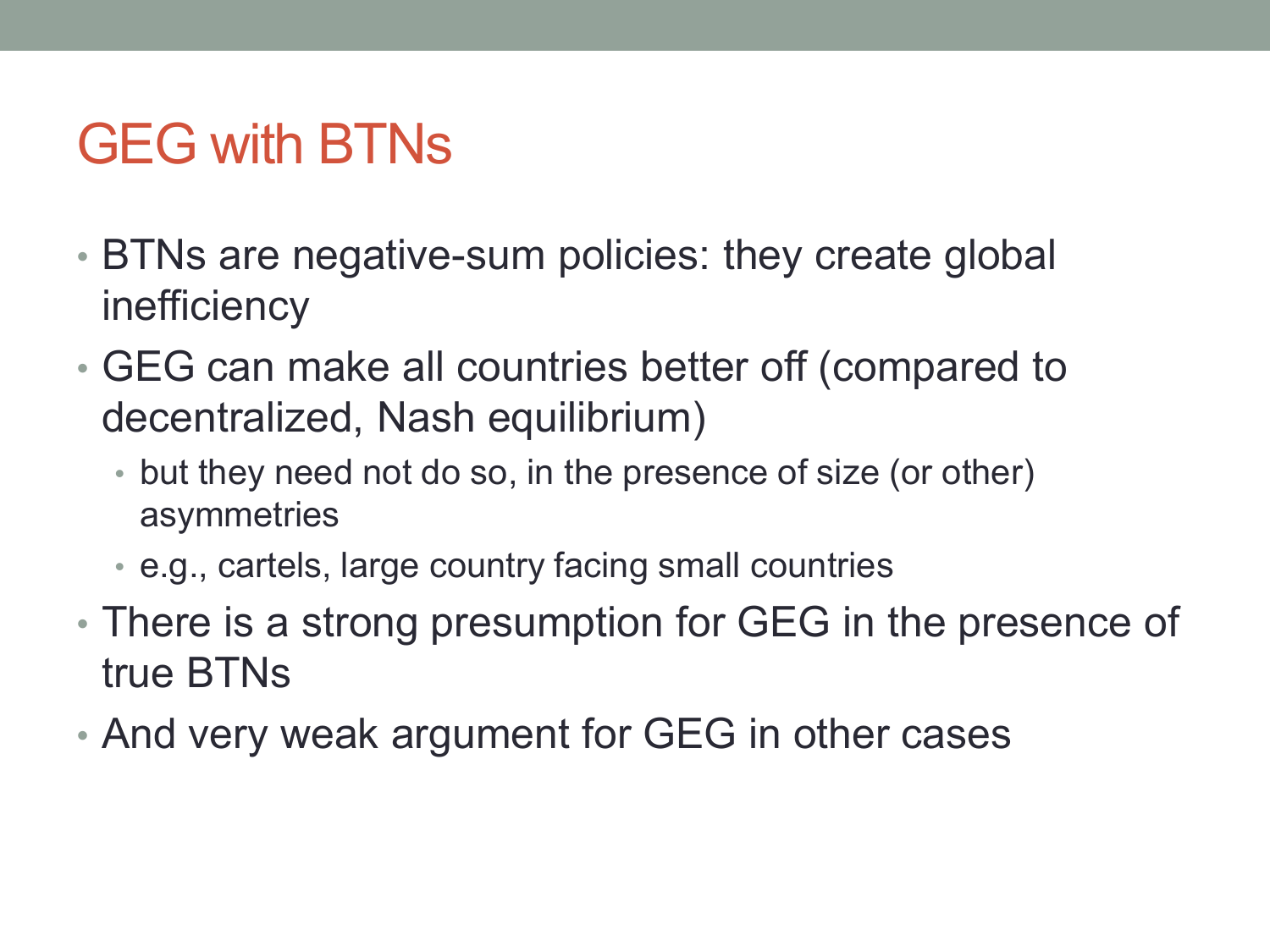### Non-BTN policies

- These are policies that create spillovers, but either
	- 1. do not create global inefficiency; or when they do
	- 2. the home economy bears the direct economic costs
- Example of (1): R&D subsidies in a country that imports knowledge-intensive goods
- Example (2): import ban on goods produced with slave labor
- In both cases, leaving countries free to pursue such policies is uncontroversial
- But many policies that currently do come under GEG are of similar nature to (1) or (2)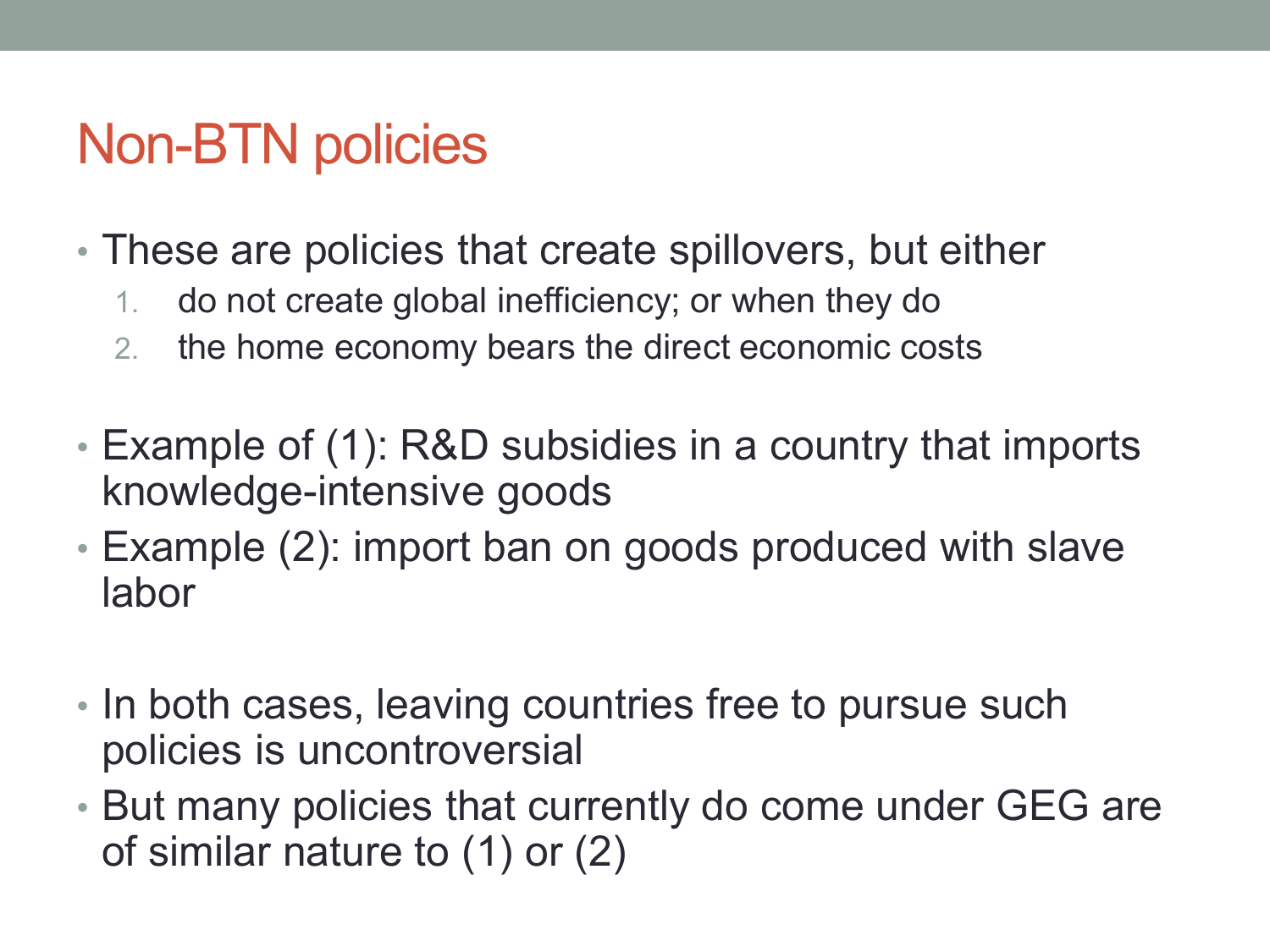### Non-BTN spillovers (1): enrich-thy-neighbor

- Home policies provide positive effects, on balance, on r.o.w.
- Would not seem appropriate for GEG… yet, subsidies?
- Two foreign countries, *f, g*

$$
u^f = u^f(a_f, a_h), \quad u^g = u^g(a_g, a_h)
$$
  
(-)

- Sum of effects on r.o.w > 0
	- thanks to terms-of-trade effects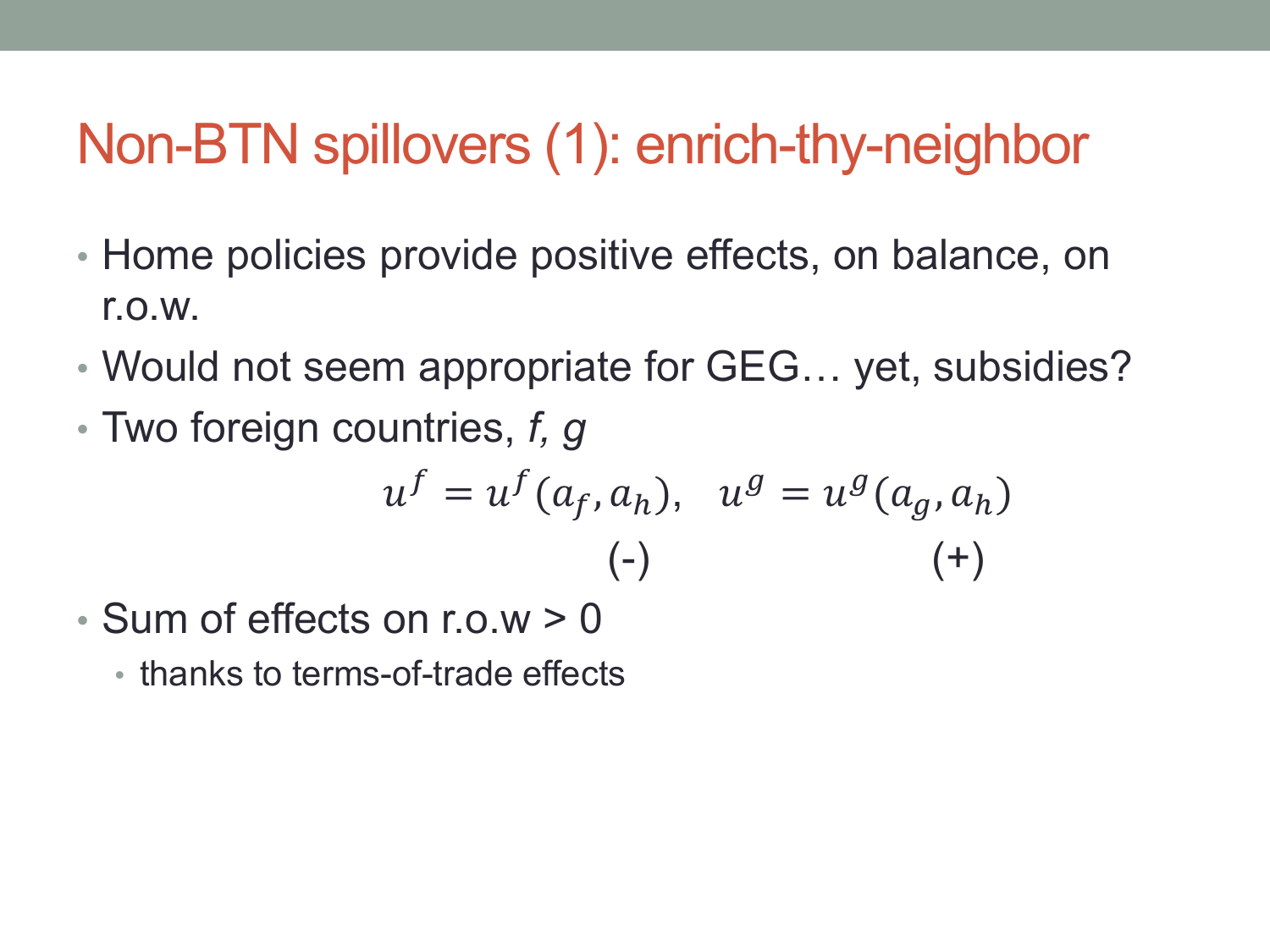# Three (not very good) arguments for global disciplines in subsidies (or similar BTS policies)

#### 1. Some foreign countries lose

- yes, but that is also true for, say, unilateral import liberalization
- 2. Subsidies are globally inefficient
	- not clear, as there may be both economic and non-economic reasons at home to justify them (below)
- 3. Subsidies are unfair; we need a level playing field
	- fairness is in the eye of the beholder ("subsidies offset our historical disadvantage in trade…") and is at best an argument for domestic remedies (e.g. Rodrik 2019)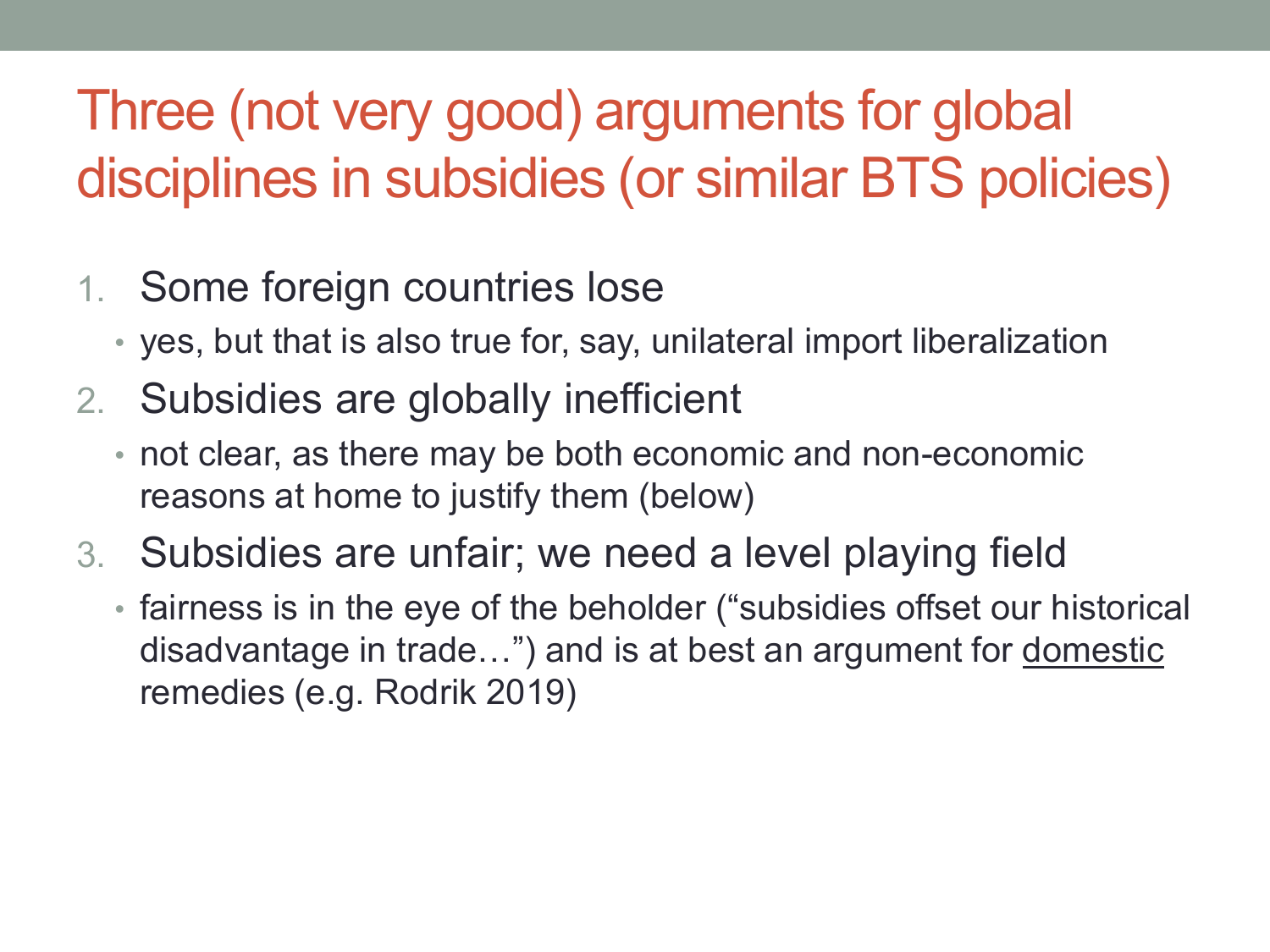# Non-BTN spillovers (2): policies with ambiguous domestic efficiency implications

- Policies that produce adverse spillovers to other countries, but are used not for BTN purposes but for domestic reasons
	- "weak" IP protections
	- industrial policies that do not involve subsidies (e.g., LCRs, TRIMs)
	- ban on GMOs
	- "excessive" fiscal austerity
	- "lax" financial regulation
	- trade protection as social policy
	- "very low" levels corporate taxation (Ireland, not Cayman Islands)
	- national internet walls (e.g., data localization)
- Typically, the domestic economic effects are either negative or ambiguous
- Is there a role for GEG here, on account of the spillovers?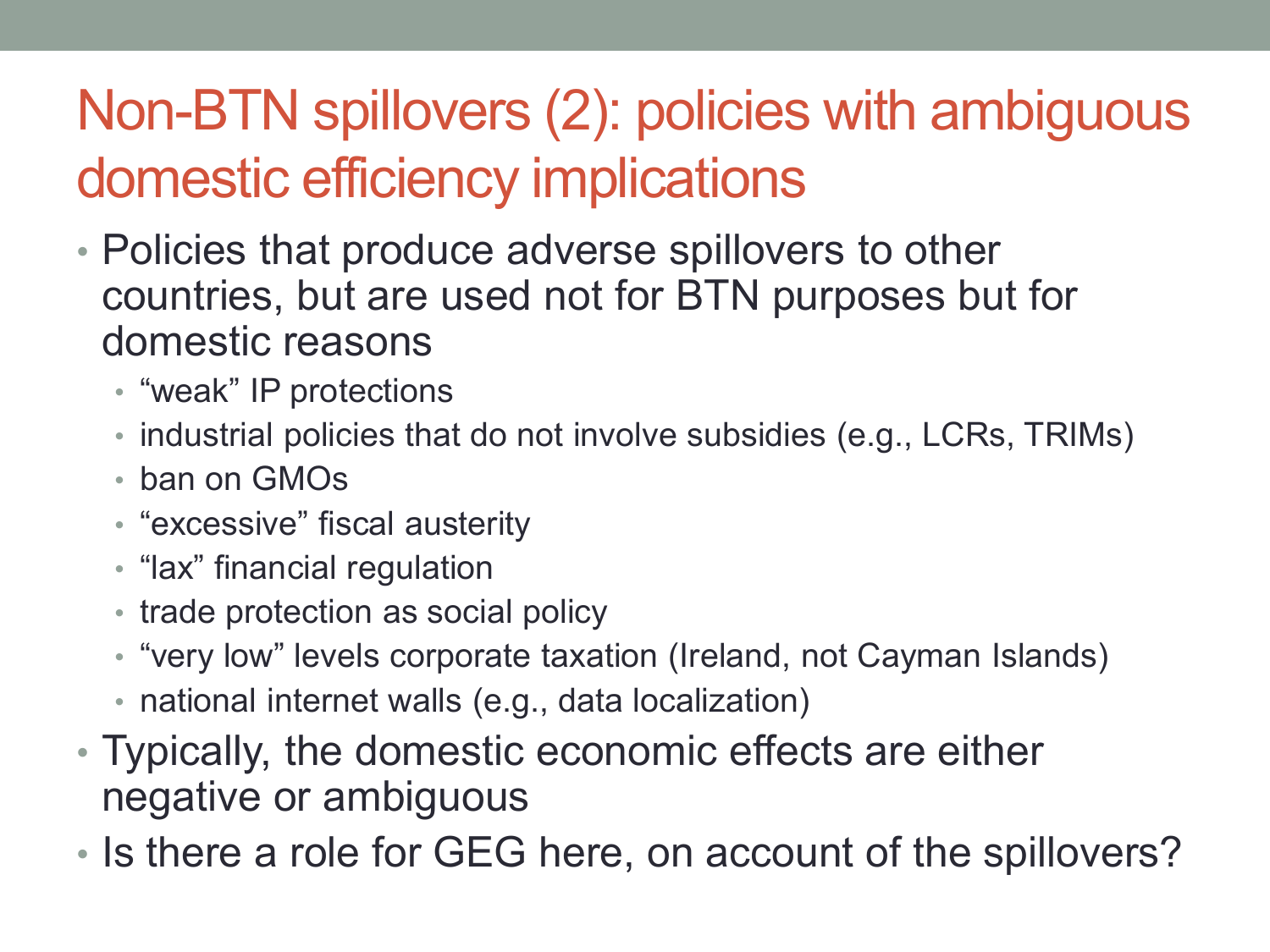### GEG with non-BTN spillovers

- Pro: global rules can prevent countries from using "beggar thyself" policies
- Con: (a) global rules cannot reliably distinguish between "beggar thyself" and economically desirable policies (e.g., industrial policies)

(b) even in the presence of "beggar thyself" policies, democracies should be allowed to make their own "mistakes" (e.g., GMOs)

(c) political capture is as big a problem with GEG as it is domestically (e.g., trade agreements, TRIPs, ISDS, banking regulations)

> (cf. Rodrik, "What Do Trade Agreements Really Do?" *JEP*, Spring 2018)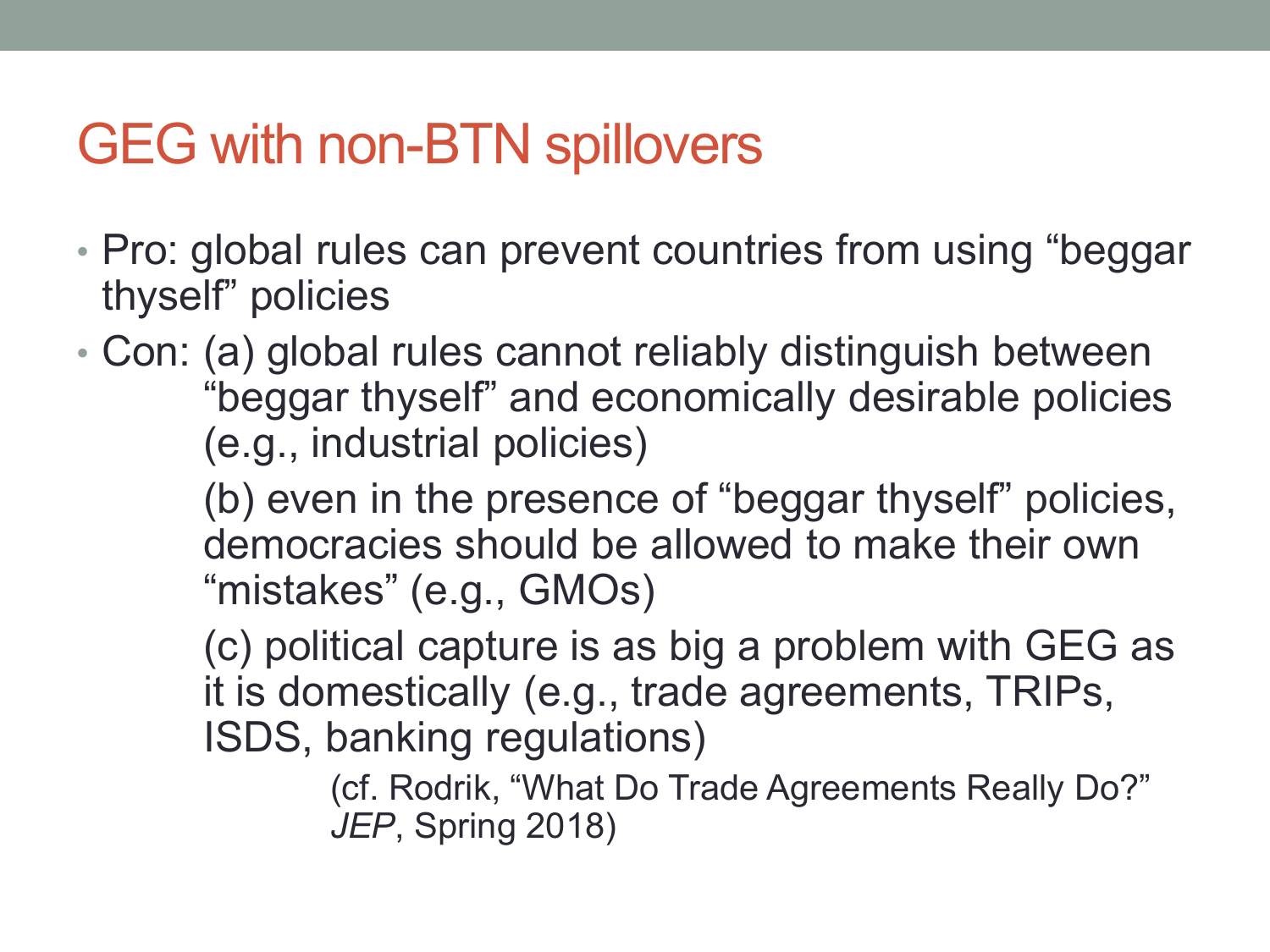### Global rules can enhance democracy – or *not*

- By offsetting factions
	- e.g., prevent protectionist special interests from getting the upper hand (by strengthening the president over congress, international adjudication in WTO)
	- providing credibility and commitment by tying a government's hands
	- [But not always: TRIPs, AD, KAL, …]
- By protecting minority rights
	- e.g., human rights norms and conventions
	- [but now always: ISDS and (foreign) investor protection rights…]
- By enhancing the quality of democratic deliberation
	- e.g., through more scientific assessment of policies in health and environmental areas
	- [but not always: int'l agreements with WTO, IMF are used to curtail debate in many cases]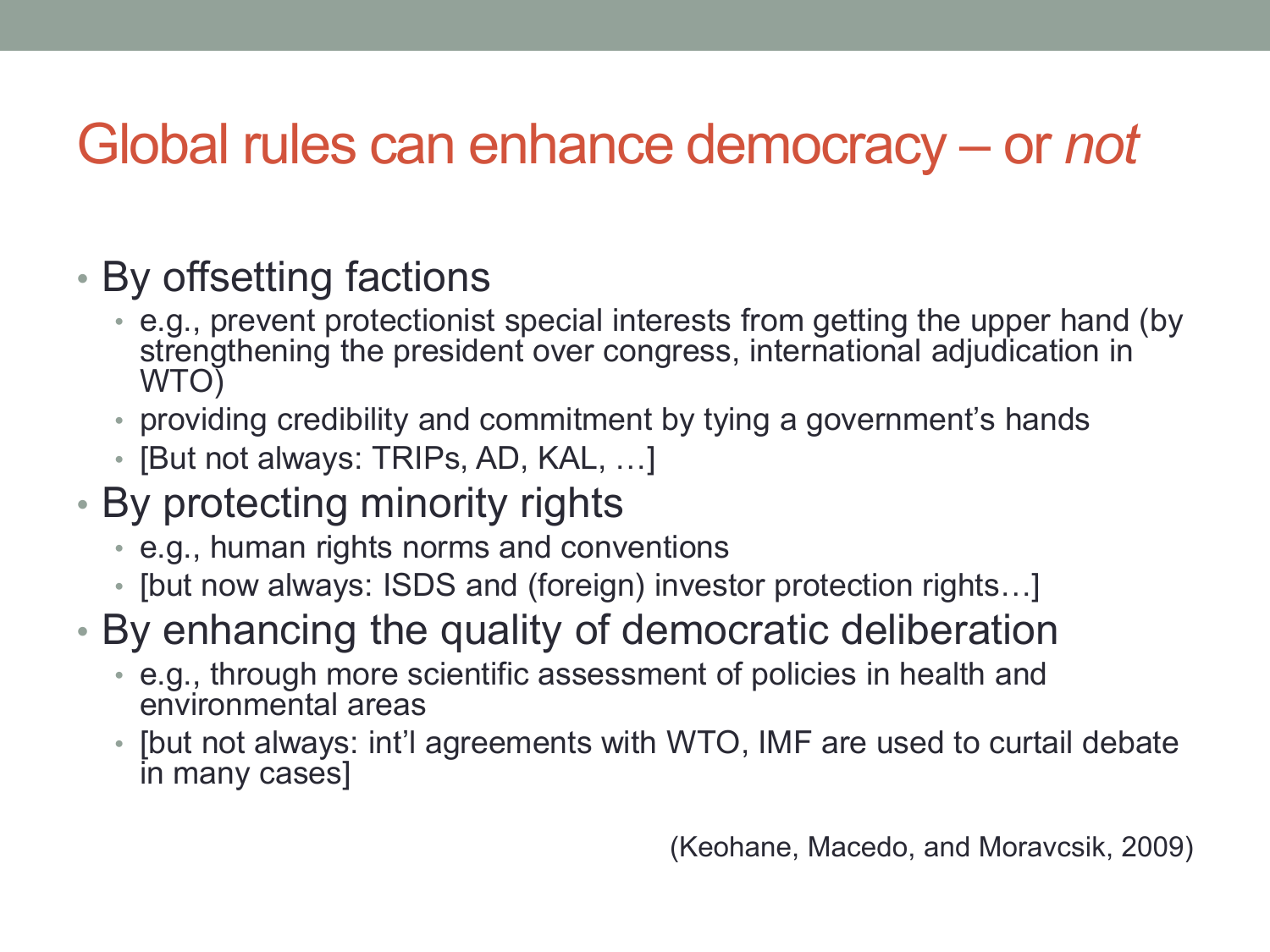### GEG as procedural safeguards reinforcing democratic norms

- Strongest argument in favor of GEG here is for procedural safeguards
- Enforce norms of democratic deliberation; do not prejudge the outcomes
	- transparency, accountability, participation, use of economic/scientific evidence in domestic proceedings
	- but not harmonization, common rules, ceilings
	- example: how would Trump's national security justification for tariffs fare under such norms?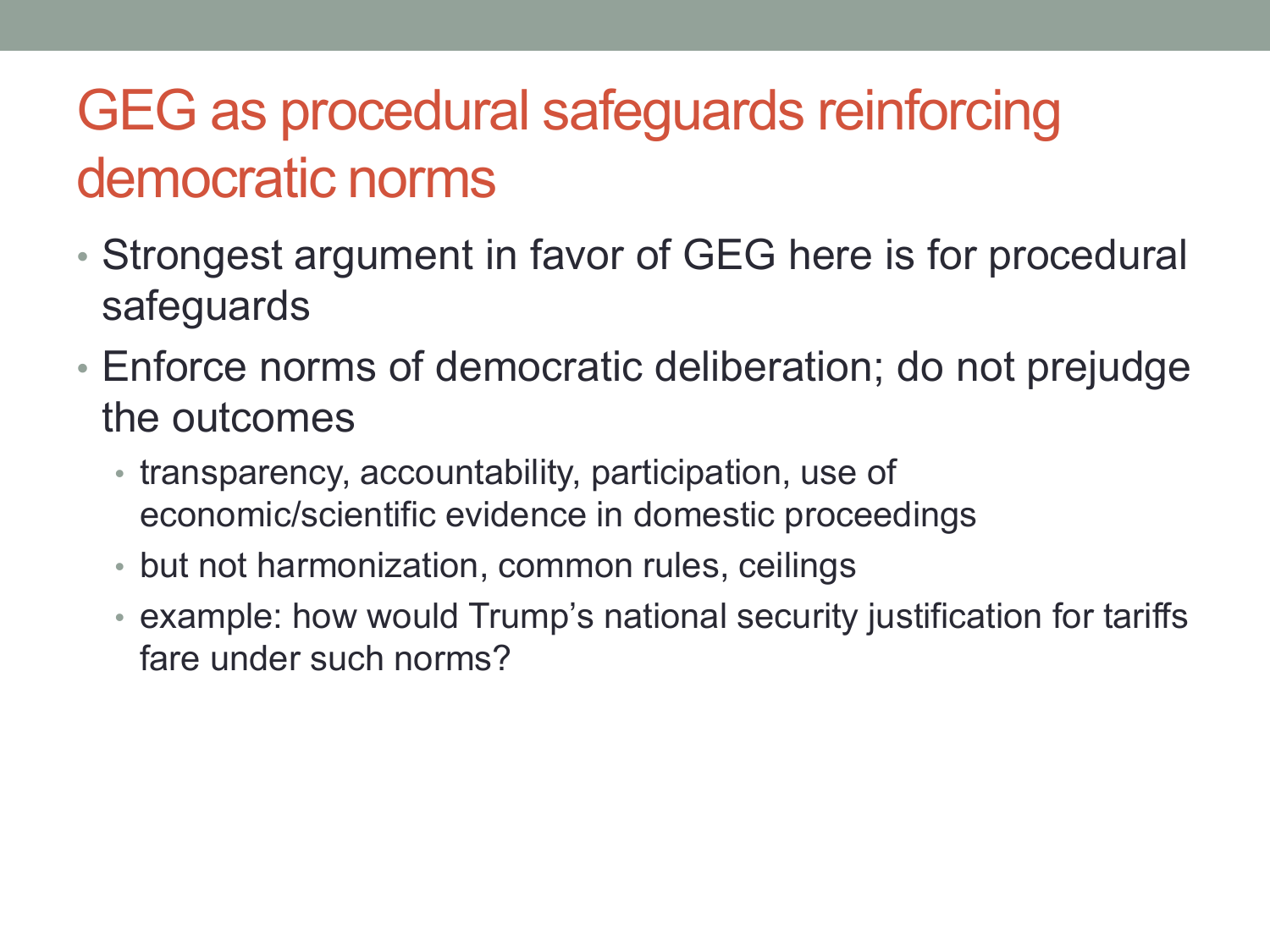# Hyper-globalization versus democracyenhancing GEG

- Important difference in principle and substance between pursuit of
	- hyper-globalization
		- which justifies any and all external rules that restrict domestic policy space so as to minimize transactions costs associated with national borders; and
	- democracy-enhancing globalization
		- which imposes only those, mostly procedural, restrictions (such as transparency, accountability, representativeness, use of scientific evidence, etc.) that enhance deliberation, or are consistent with democratic delegation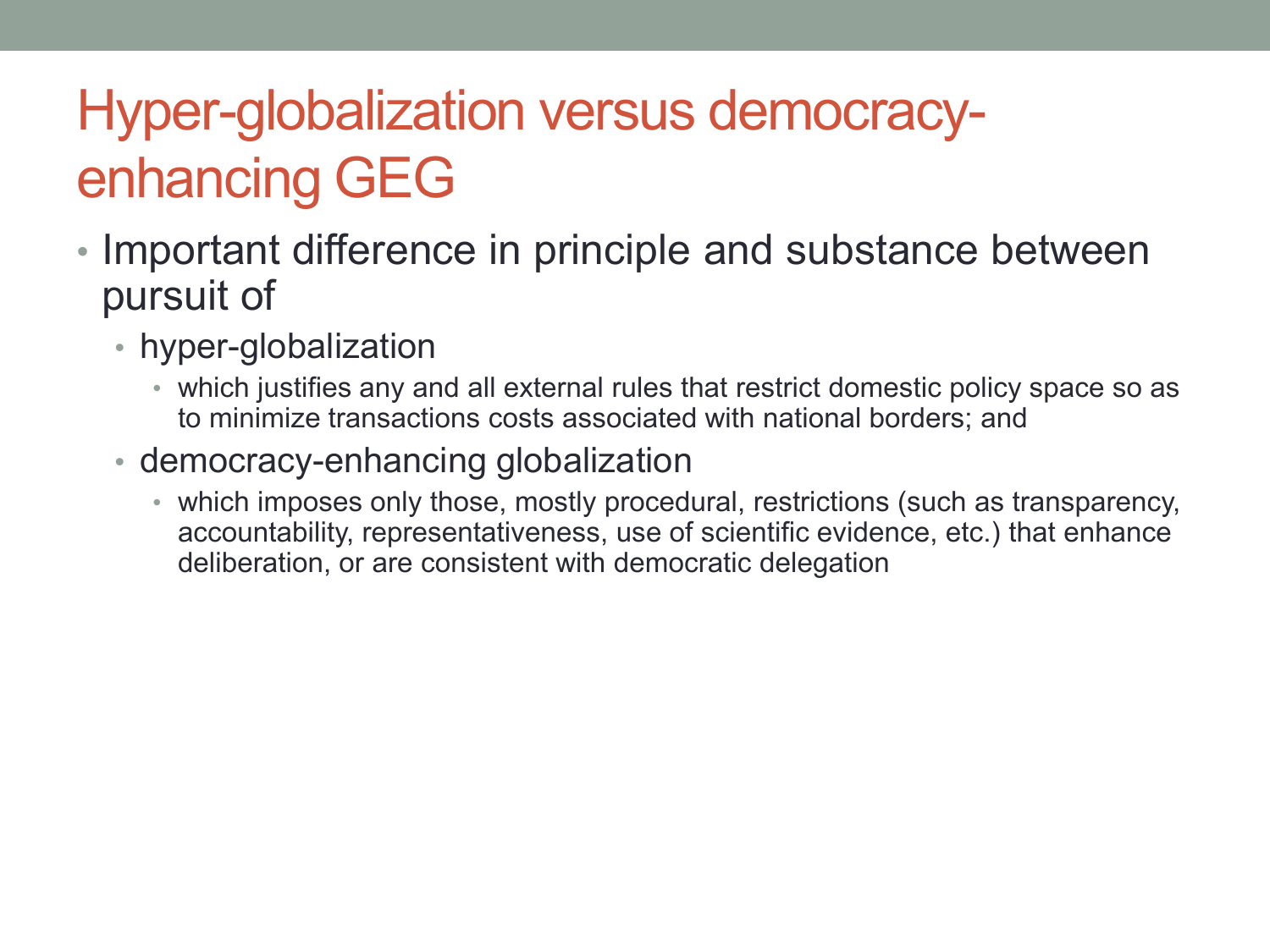### The political trilemma of the world economy



Bretton Woods compromise

#### Pick two, any two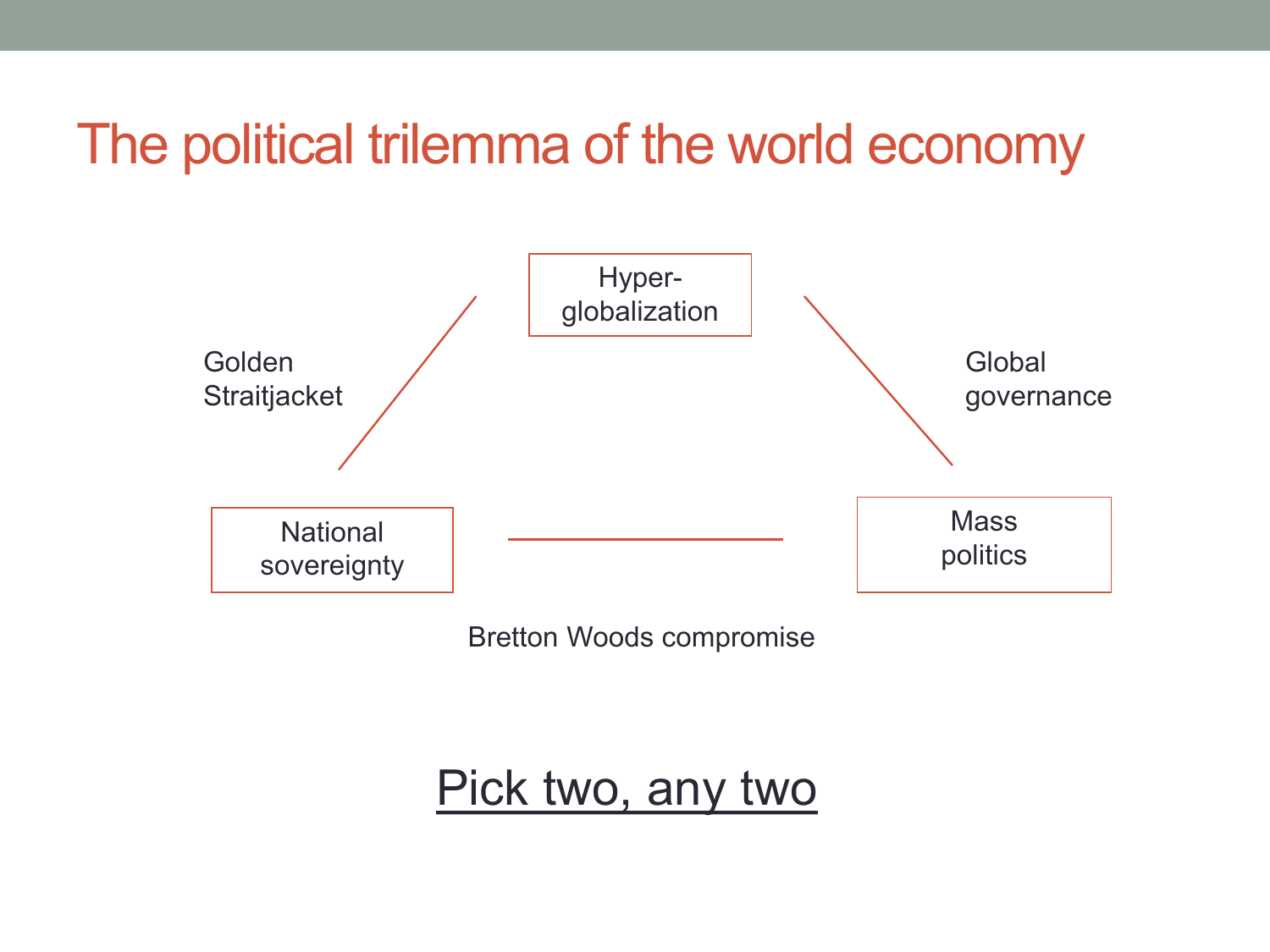#### The political trilemma of the world economy